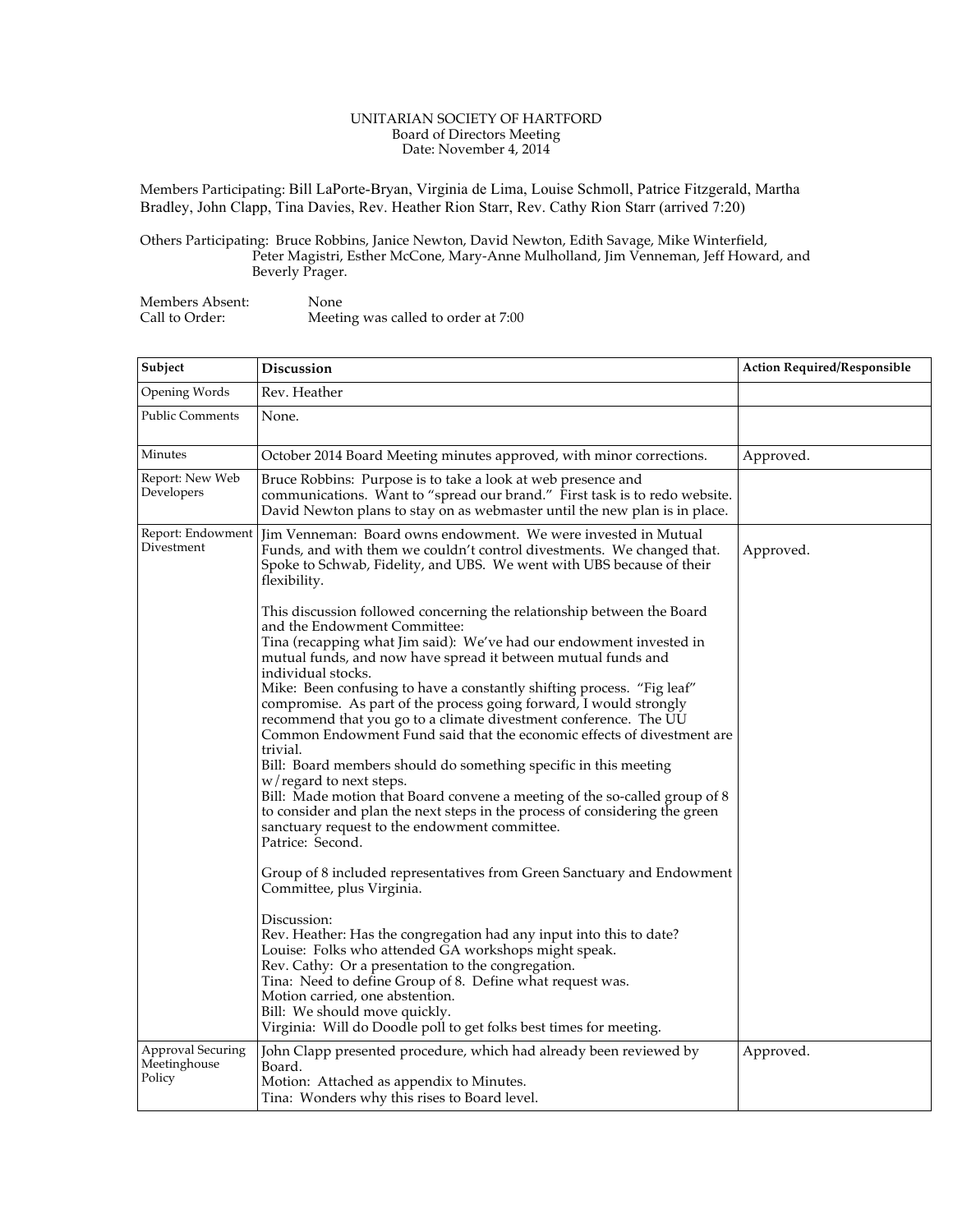|                                                                          | Motion passed with one abstention.                                                                                                                                                                                                                                                 |  |
|--------------------------------------------------------------------------|------------------------------------------------------------------------------------------------------------------------------------------------------------------------------------------------------------------------------------------------------------------------------------|--|
| Music Update                                                             | We went into Executive Session from 8:08 until 8:26 and then back to<br>General Session.                                                                                                                                                                                           |  |
| Ministers' report<br>Rev. Cathy Rion Starr<br>Rev. Heather Rion<br>Starr | Cathy discussed report, and mentioned specifically the unusually extended<br>hours that Rev. Heather and Rev. Cathy have been working to date. They<br>would like to talk about what the priorities are, so that they would know<br>what is most essential to spend their time on. |  |
|                                                                          | Heather would like to do a Birthday Party for the Meetinghouse to celebrate<br>the 50 <sup>th</sup> Anniversary of the building.                                                                                                                                                   |  |
| <b>Installation Service</b><br>April 19, 2015                            | Heather has a list of folks to ask to be involved in committee to plan<br>Installation. Will draft budget and present to Board for input and approval.                                                                                                                             |  |
|                                                                          | John Luopa and Terasa Cooley are confirmed to be here.                                                                                                                                                                                                                             |  |
|                                                                          | Louise hopes it will be scheduled for early afternoon and not late.                                                                                                                                                                                                                |  |
| Date December<br>Board Meeting;<br>Who will be "under                    | Tuesday December 2, 2014 Board Meeting. Tina will have to miss, Virginia<br>may not be here.                                                                                                                                                                                       |  |
| the stairs" Nov. 23                                                      | [Date later revised to Tuesday, Dec. 9 for next Board Meeting.]                                                                                                                                                                                                                    |  |
|                                                                          | "Under the stairs" - who will be there? Bill and Virginia and probably<br>Louise.                                                                                                                                                                                                  |  |
| Council on<br>Administration-<br>John Clapp                              | Rev. Heather: Brian Mullen intimately involved in updating telephone set-<br>up.                                                                                                                                                                                                   |  |
| Council on<br>Community Within<br>— Tina Davies                          | Bill: Theresa Pelham's planned book signing postponed to future date.                                                                                                                                                                                                              |  |
| Follow-Up on<br>Ministerial Start-Up<br>Workshop                         | Bill: Workshop was overlong. Some left halfway through. His notes from<br>Karen include - Who are we? Translate mission to a vision. Hold up the<br>aspirational part of the mission statement. Prioritize ministers' efforts.                                                     |  |
|                                                                          | Virginia: How do we achieve that?                                                                                                                                                                                                                                                  |  |
|                                                                          | Tina: Heard corporate boilerplate.                                                                                                                                                                                                                                                 |  |
|                                                                          | Patrice: Found it long because space wasn't great. But helped to see the big<br>picture, and glad in the end that I went. Learned something about the<br>Board's role and the way it is perceived.                                                                                 |  |
|                                                                          | John: Has seen a lot of new mission statements in his time. Wants much<br>shorter mission statement. Need to set limits on what Board does. How<br>can we help the co-ministers succeed?                                                                                           |  |
|                                                                          | Bill: So what should we do now in response to this?                                                                                                                                                                                                                                |  |
|                                                                          | Tina: Sit with it for a bit. I may be more ready to address that in a month or<br>SO.                                                                                                                                                                                              |  |
|                                                                          | Louise: To me the main thing of that day was for the new ministers to get<br>to know more about what the Board and Sub-councils are thinking.<br>Extremely helpful to know how people are thinking. Question to ministers<br>- Did we teach you what you need to know?             |  |
|                                                                          | Rev. Cathy: Was super helpful in terms of that. What I reflect on is that this<br>is not a ship that we two can steer. More like a catamaran. What's the<br>Board's role in steering or setting a direction?                                                                       |  |
|                                                                          | Edith: I was just wondering if a novel approach would be to do things from<br>the grass roots up? I think that what the ministers are doing now as well as                                                                                                                         |  |